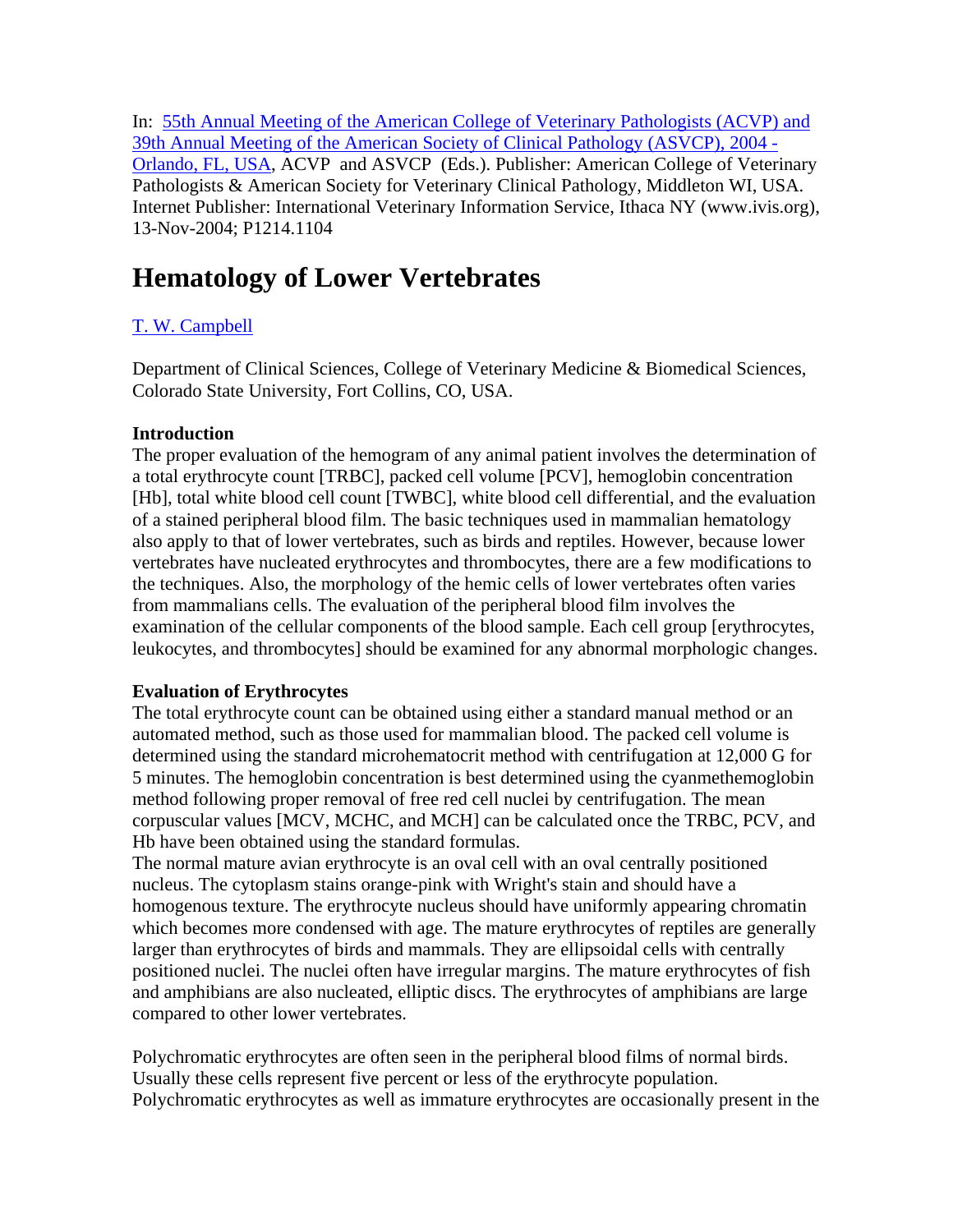peripheral blood films of reptiles, amphibians, and fish. Immature erythrocytes increase during periods of ecdysis and are more prevalent in young reptiles. [1] The degree of polychromasia or reticulocytosis in normal reptiles is generally low and represents less than one percent of the erythrocyte population. The reason may be that reptiles have a slower erythrocyte turn over rate compared to birds and mammals owing to their long red cell halflife which can be as long as 600 to 800 days in some species [2,3].

The degree of polychromasia is a good indicator of the erythrocytic regenerative response. For example, anemic birds showing ten percent or greater polychromasia [3+ or 4+ polychromasia] are demonstrating a good regenerative response to their anemia. Polychromatic erythrocytes have nuclei that are less pyknotic than mature erythrocytes and have cytoplasmic basophilia. In birds, the degree of polychromasia can be evaluated based upon the average number of polychromatic erythrocytes per 1000X monolayer field. A slight degree of polychromasia [1+] is represented by 2 - 10 polychromatic cells per 1000X monolayer field. A mild polychromasia [2+] is indicated by 11 - 14 polychromatic cells per 1000X monolayer field. A moderate [3+] and marked [4+] polychromasia are represented by 15 - 30 and greater than 30 polychromatic erythrocytes per 1000X monolayer field, respectively.

The avian reticulocyte has a distinct band of aggregated reticulum that encircles the nucleus when stained with vital stains, such as New methylene blue [4,5]. Reticulocyte counts can also be used to evaluate the regenerative response of the erythrocytes.

Birds and other lower vertebrates with hypochromatic anemias usually have pale, hypochromatic appearing erythrocytes in the peripheral blood film. Chronic inflammatory diseases and iron deficiency anemia often result in hypochromasia in birds. The degree of hypochromasia can be rated based upon the average number of hypochromatic erythrocytes per  $1000X$  monolayer field where a  $1+, 2+, 3+,$  and  $4+$  hypochromasia is represented by  $1-$ 2, 3 - 5, 6 - 10, and greater than 10 hypochromatic cells, respectively.

The degree of anisocytosis in birds can also be rated on a similar scale. A 1+ and 2+ anisocytosis are indicated by an average of 5 - 10 and 11 - 20 erythrocytes that vary in size per 1000X monolayer field, respectively. A 3+ and 4+ anisocytosis is base upon an average of 21 - 30 and greater than 30 erythrocytes that vary in size per 1000X monolayer field. The degree of poikilocytosis is also based upon the average number of abnormal cells in a 1000X monolayer field. A  $1+$ ,  $2+$ ,  $3+$ , and  $4+$  poikilocytosis is indicated by  $5 - 10$ ,  $11 - 20$ , 21 - 50, and greater than 50 abnormal erythrocytes, respectively per 1000X monolayer field. A sight anisocytosis and poikilocytosis is considered normal for most reptiles; however moderate to marked numbers of these cells are associated with regenerative responses or less commonly, erythrocyte disorders. Binucleated erythrocytes in birds are rare, but when present in large numbers suggest neoplastic, viral, or genetic disease [6]. Binucleated erythrocytes, anisokaryosis, or mitotic activity can be associated with marked erythrocytic regenerative responses, reptiles awakening from hibernation, severe inflammation, malnutrition, and starvation [7]. Punctate basophilic inclusions are often seen in the cytoplasm of erythrocytes of reptiles and may represent artifacts associated with degenerate organelles [8].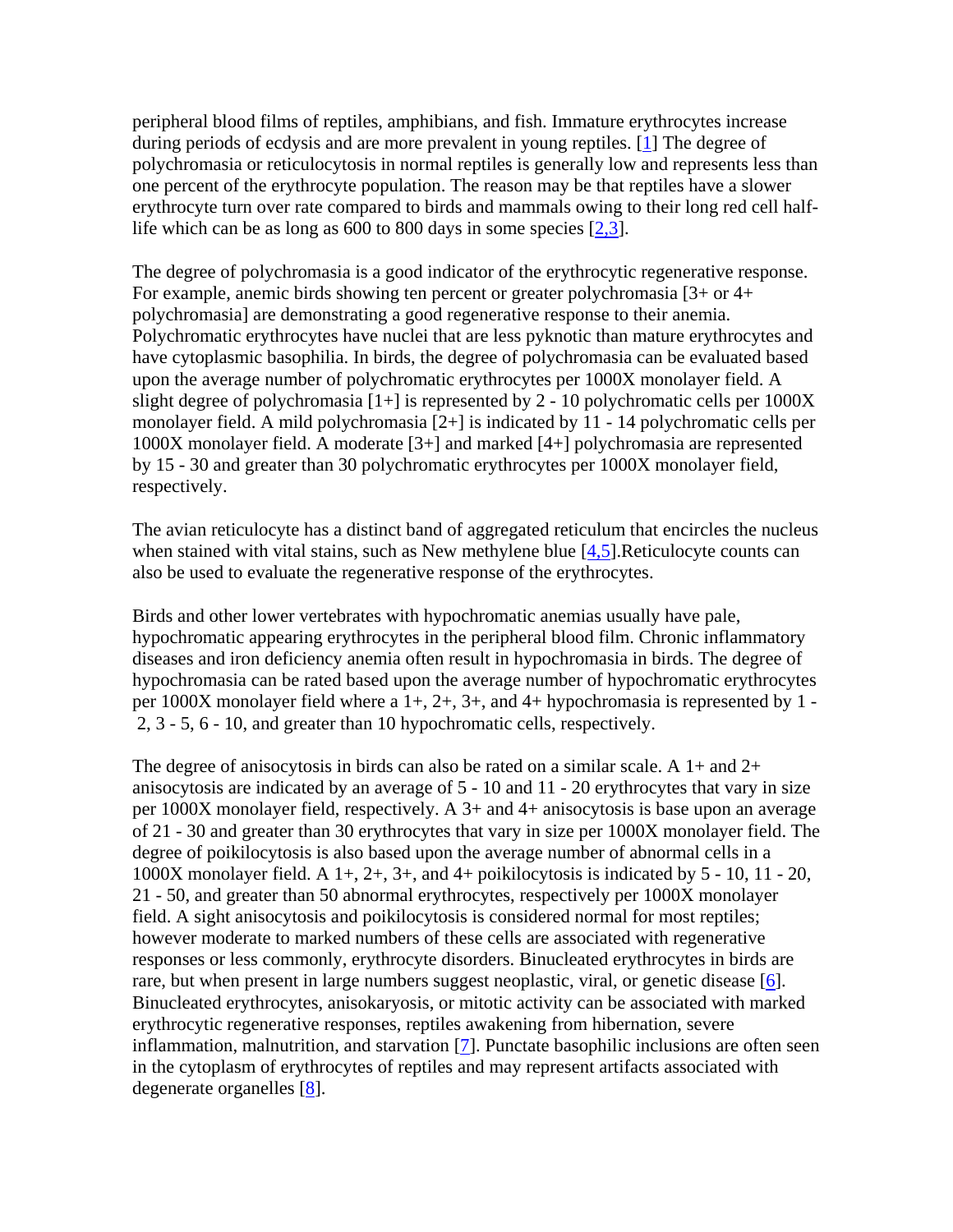Erythroplastids are anucleated erythrocytes found in the peripheral blood of birds and other lower vertebrates [9]. In the bird, the degree of their occurrence is also based upon the average number found in a 1000X monolayer field. A  $1+, 2+, 3+,$  and  $4+$  degree of erythroplastids seen is based upon 1 - 2, 3 - 5, 6 - 10, and greater than 10 erythroplastids found in an average 1000X monolayer field.

The number of immature erythrocytes should also be noted in blood films from lower vertebrate patients. These animals that are responding to anemia may exhibit an increase in the number of immature erythrocytes in the peripheral blood film. Immature erythrocytes, especially the rubricyte stages often appear smaller than mature erythrocytes and are round to slightly oval. The cytoplasm of immature erythrocytes stains more basophilic than mature erythrocytes. Rubriblasts and prorubricytes are rarely seen in peripheral blood films of birds and other lower vertebrates. These early immature erythrocytes may indicate a marked erythropoietic response or erythrocyte dyscrasia such as erythroblastosis. Birds suffering from heavy metal toxicosis, especially lead poisoning, often reveal an inappropriate release of immature erythrocytes in a nonanemic patient. This is reflected in the peripheral blood film by two distinct populations of erythrocytes, immature cells [i.e. metarubricytes and polychromatic erythrocytes] and old mature cells with pyknotic nuclei.

### **Evaluation of Leukocytes**

The presence of nucleated erythrocytes and thrombocytes in the blood of lower vertebrates precludes the use of the automated methods used for counting white blood cells in the blood of mammals. Therefore, total white blood cell counts in lower vertebrates are determined either by the indirect method using phloxine B stain or the direct method using Natt and Herrick's solution with a hemacytometer  $[10,11]$ . The evaluation of reptilian leukogram is the same as those described for birds. In species that normally have low numbers of circulating acidophils, the Natt and Herrick's method is the preferred method over the phloxine B method because the later relies on large numbers of acidophils.

The granulocytes of birds and other lower vertebrates include the heterophil, eosinophil, and basophil. Normal mature avian heterophils have a lobed nucleus [usually two to three lobes] with densely clumped chromatin, colorless cytoplasm, and distinct rod-shaped eosinophilic cytoplasmic granules [heterophil granules of some species are spherical]. The heterophil granule often contains a central refractile body. The mature eosinophil also has a lobed nucleus, which often stains darker than the nuclei of heterophils in the same blood smear. Eosinophils have a blue cytoplasm that contains round eosinophilic granules [these granules are rod-shaped in some species] that have a staining quality that differs from heterophil granules on the same blood film. Avian basophils have a nonlobed nucleus which is often hidden by the basophilic cytoplasmic granules. The granules of basophils often stain poorly in alcohol-solubilized stains, such as Wright's stain.

The granulocytes of reptiles can be classified as acidophils [i.e. heterophils and eosinophils] and basophils. Reptilian heterophils are generally round cells with fusiform, bright orange cytoplasmic granules with Romanowsky stains. The cytoplasm of the normal mature reptilian heterophil is colorless and the nucleus is typically round to oval. Some species of lizards have heterophils with lobed nuclei. Reptilian eosinophils tend to be large round cells with spherical eosinophilic cytoplasmic granules. Some species such as green iguanas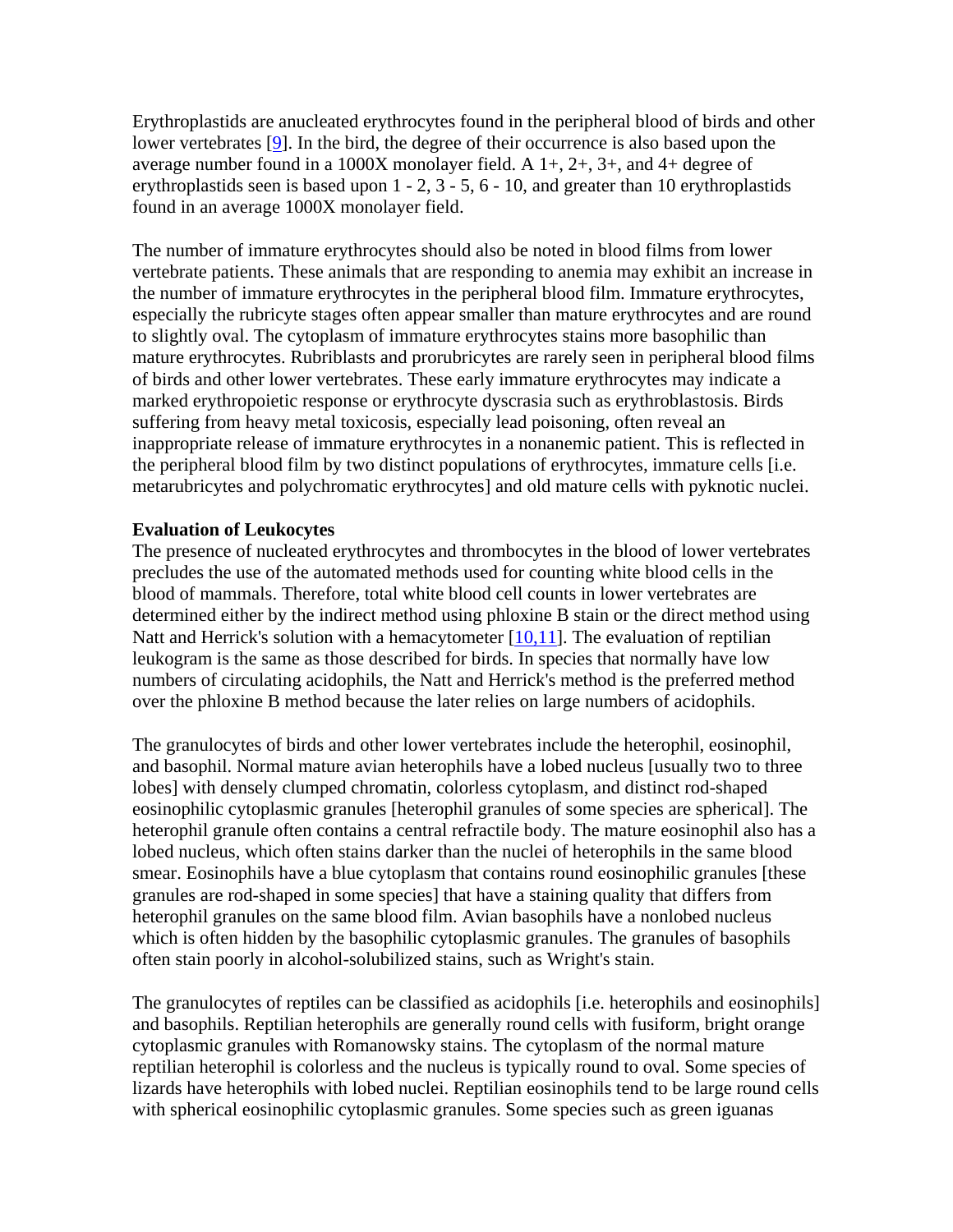[*Iguana iguana*] have eosinophils with cytoplasmic granules that stain blue with Romanowsky stains. The nucleus is variable in shape ranging from slightly elongated to lobed. Basophils are usually small round cells that contain basophilic metachromatic cytoplasmic granules that often obscure the nucleus. When visible, the nucleus is nonlobed. Like the acidophils, the size of basophils varies with species. Lizards tend to have small basophils and chelonians and crocodilians have large basophils. Basophil granules often partially dissolve in alcohol fixatives.

The percentage of heterophils in the leukogram of normal birds and reptiles varies with species. Heterophils may represent up to 40 percent of the differential count in some species [1,2,12,13]. Heterophil concentrations in reptiles and other ectotherms are also influenced by seasonal factors [highest numbers occur in the summer]  $[1]$ . Heterophils are primarily phagocytic and therefore are associated with inflammatory diseases, especially those associated with infectious diseases or tissue injury. Noninflammatory causes of heterophilias include stress and neoplasia.

The number of circulating eosinophils in birds varies with species. The number of circulating eosinophils in normal reptiles varies with species and seasonal changes. For example, in reptiles, eosinophil counts are usually highest in the winter during hibernation [1]. Basophils numbers also vary with species but are usually low. Some reptilian species, however, can range between 0 and 40 percent [some species of healthy tortoises have basophil numbers representing up to 40% of the leukocyte differential!]  $[1,2,12,13]$ . Reptilian basophils do not appear to vary with seasonal changes like the other granulocytes  $[14]$ .

Abnormal appearing heterophils include immature cells and toxic cells. Immature heterophils [usually myelocytes and metamyelocytes] are found in the blood of birds suffering from conditions that result in excessive peripheral utilization of mature heterophils. These immature heterophils have cytoplasmic basophilia, nonlobed nuclei, fewer specific granules than mature cells, and occasionally immature granules [i.e. primary granules]. Typically, when immature cells are found in the peripheral blood, normal appearing mature heterophils can be found. Generally, when toxic heterophils are seen, all the heterophils in the film appear toxic and usually to the same degree unless the condition is caught in the peracute stage or is resolving. Toxic heterophils are classified on a scale of  $+1$ ,  $+2$ ,  $+3$ , and  $+4$  depending upon the degree of toxicity. A  $+1$  toxic heterophil shows increased cytoplasmic basophilia.  $A + 2$  toxic heterophil shows increased cytoplasmic basophilia, slightly abnormal granulation [i.e. partial degranulation, coalescing granules, or abnormal appearing granules], or vacuolation.  $A + 3$  toxic heterophil will show changes that are more severe than the +2 toxicity and the nucleus may show slight karyorrhexis or karyolysis. Finally, a +4 toxic heterophil will show marked changes in the cytoplasm and nucleus. Toxic heterophils are uncommon and usually seen in birds that are critically ill. Toxic heterophils can be associated with severe systemic diseases, such as septicemia, chlamydiosis, and bacterial toxemia. Reptilian heterophils exhibit toxic changes similar to those described for avian heterophils. They usually represent inflammatory diseases associated with infectious agents such as bacteria. Nuclear lobation in reptilian species that normally do not lobate their heterophil nucleus is also suggestive of severe inflammation.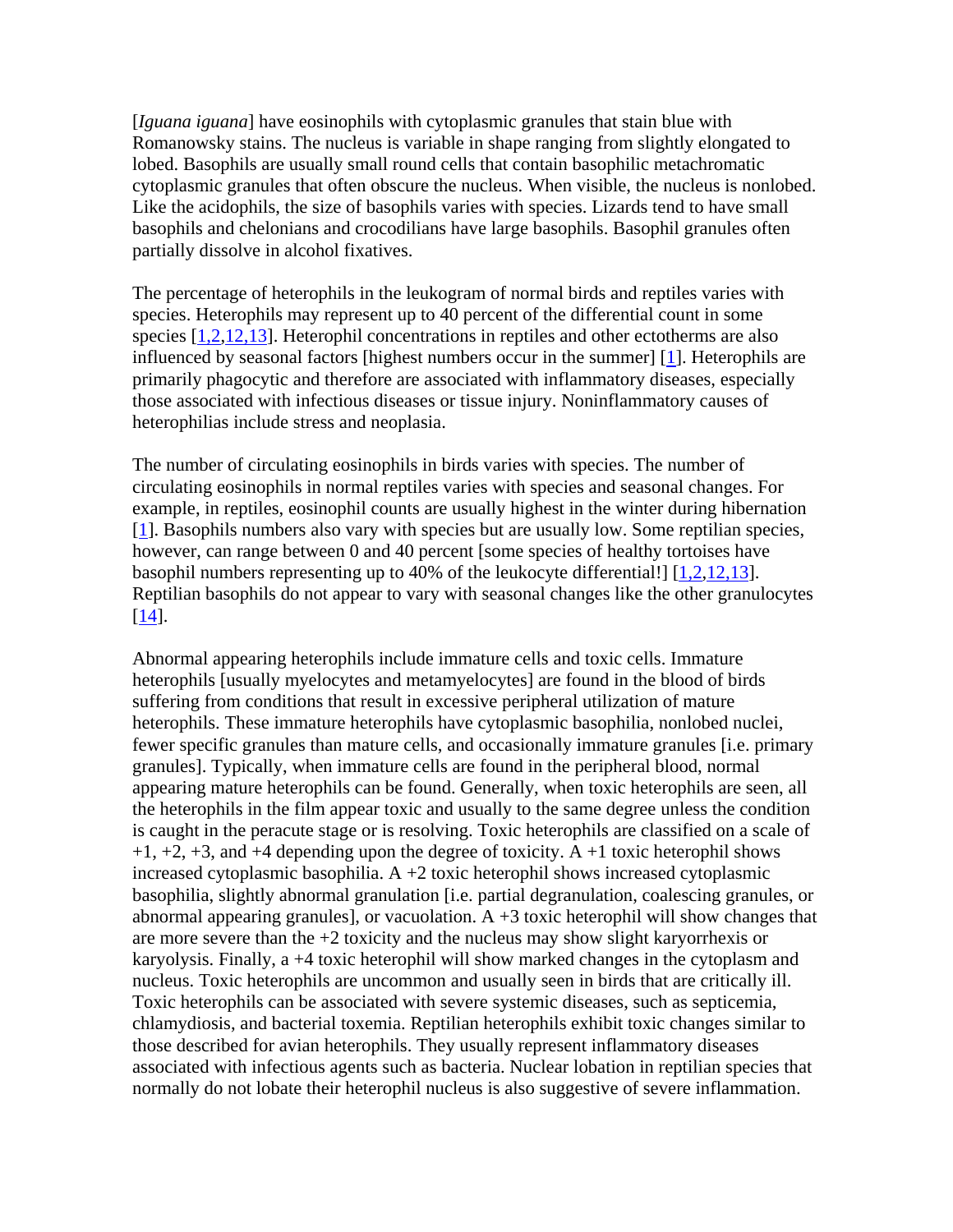The mononuclear leukocytes of the lower vertebrates include monocytes and lymphocytes. These cells resemble the same cell types found in the peripheral blood of mammals. Monocytes are the largest leukocytes found in peripheral blood. The monocyte nucleus is variable in shape ranging between round to oval to lobed. The cytoplasm of monocytes stains blue-gray, may appear slightly opaque, and may contain vacuoles or fine, dust-like eosinophilic or azurophilic granules. Highly vacuolated monocytes suggest increased phagocytic activity and may indicate a response to a systemic antigen. Reptilian monocytes that have numerous fine azurophilic cytoplasmic granules are often referred to as azurophils in the literature. Because these cells are morphologically and cytochemically identical to monocytes, they should be called monocytes rather than azurophils which implies that they are a separate cell type [2,5,15]. Snakes often have monocytes with distinct azurophilic granules. Monocytes generally occur in low numbers in the blood of most lower vertebrates and represent 0 to 10 percent of the differential. A monocytosis is suggestive of an inflammatory disease, especially a granulomatous inflammation.

Lymphocyte counts in lower vertebrates vary with species and, in the case of the ectotherms, environmental conditions. Lymphocyte counts can be as high as 80 percent of the leukocyte differential in some reptilian species [2]. Lymphocytes are lowest in the winter and highest during the summer in reptiles [2]. Lymphopenias occur with malnutrition and conditions of stress. Lymphocytosis occurs with wound healing, inflammatory disease, parasitic infections, and viral diseases. Reactive lymphocytes suggest the presence of systemic antigens. Reactive lymphocytes show increased cytoplasmic volume and basophilia. The nuclei of reactive lymphocytes may show smooth or delicate nuclear chromatin.

#### **Evaluation of Thrombocytes**

A total thrombocyte count or subjective estimate of the thrombocyte count from a blood film can be performed. Mature thrombocytes are small oval cells that appear more rounded than erythrocytes. The nuclear chromatin is densely clumped. The cytoplasm is colorless [an important feature that differentiates these cells from small mature lymphocytes], contains clear areas, and distinct red granules. Thrombocytes often clump together in blood smears making them easier to identify. An increased number of immature thrombocytes are seen in birds responding to thrombocytopenia. Immature thrombocytes are round cells with slight cytoplasmic basophilia [depending upon the stage of maturity] and round nuclei that appear less pyknotic than mature cells. Reptilian thrombocytes appear elliptical to fusiform and like those of birds are nucleated cells. Thrombocyte counts can be difficult to obtain; however, the procedure is the same as described for birds. Reptilian thrombocytes play a role in hemostasis. Immature thrombocytes of reptiles resemble those of birds. Thrombocytes with polymorphic nuclei are considered abnormal and may be associated with severe inflammatory disease.

#### **Blood Parasites**

The common blood parasites of birds are *Hemoproteus*, *Plasmodium*, Leukocytozoon, and *microfilaria*. *Hemoproteus* and *Plasmodium* have mature gametocytes within the cytoplasm of erythrocytes that have refractile pigment granules. Only the gametocyte stage occurs in the peripheral blood of birds with *Hemoproteus*; therefore, if schizogony is present then the parasite is a *Plasmodium*. The mature gametocyte of *Hemoproteus* occupies greater than 50